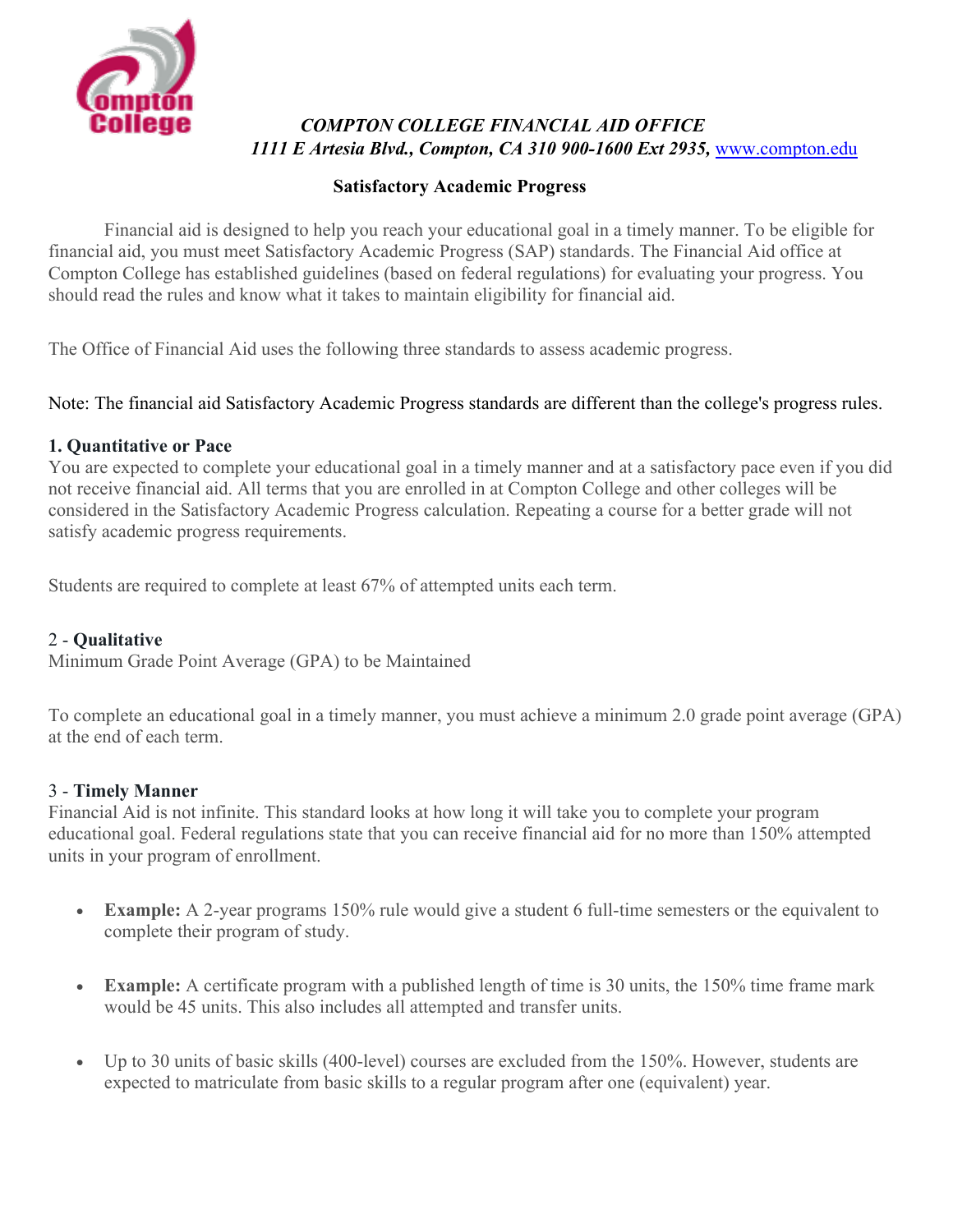The Office of Financial Aid will determine how long you have been in an undergraduate program or certificate program as well as the time required to complete your goal. Each time a course is repeated, it will count in the time frame calculation.

• **Example:** At Compton College, students will be notified that they have exceeded the time frame at 90 attempted units because normal matriculation time to complete an AA/AS degree goal is two years. However, if there are exceptional circumstances presented a Satisfactory Academic Progress Appeal may be submitted.

### **Your Academic Progress Status**

Definitions of the various statuses you can fall into based on your academic status

#### Good

You are meeting the Satisfactory Academic Progress Standards. Great Job! Keep up the good work!

### Warning

The school assigns this status to a student who is failing to meet Satisfactory Academic Progress (SAP). The school reinstates eligibility for aid for one payment period and may do so without a student appeal. SAP is reviewed at the end of each term. If a student fails to meet SAP standards after the term they are in a warning status the student is "Disqualified" for the following term. You will receive student financial aid funds during the warning period provided your eligibility and enrollment status is unchanged but you are in *danger of loosing your financial aid eligibility*.

## Disqualification

Disqualification occurs when a student who as been placed on "Warning" fails to make SAP. When Disqualified, you lose your financial aid eligibility due to not meeting Satisfactory Academic Progress Standards.

## 150MAX

A student will placed in 150MAX status if they have:

- 1. Completed a Certificate Program or Exceeded the Time Frame of the Certificate Program (Ex. 18 units x  $150\% = 27$  units Attempted)
- 2. Attempted more than 90 units

When in 150MAX status you are no longer eligible for financial aid.

## **Appeal**

If you are found to be ineligible for financial aid, you may complete and submit via your MyCompton portal, a Satisfactory Academic Progress Appeal in order to be reconsidered for Financial Aid.

The Appeal must include the following:

- 1. Compton College Financial Aid Satisfactory Academic Progress Appeal
- 2. Documentation to support exceptional/extenuating circumstances that were beyond your control.